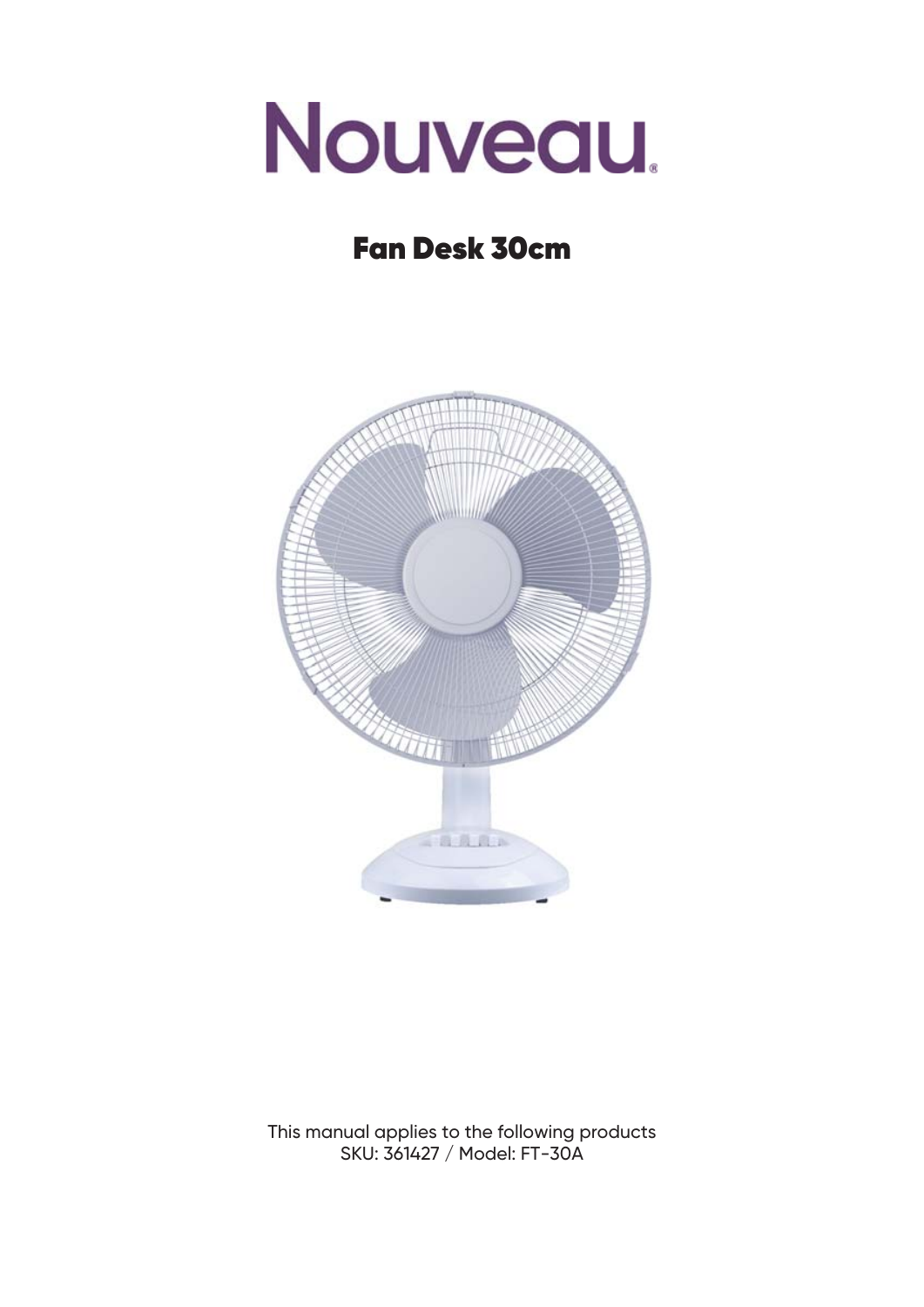

#### Table of Contents

Important Safety Instructions Assembly **Operations** • Speed Control • Oscillation Control

• Tilt Control

Disposal of Appliances and Batteries

Please read this manual carefully before use, and keep for further guidance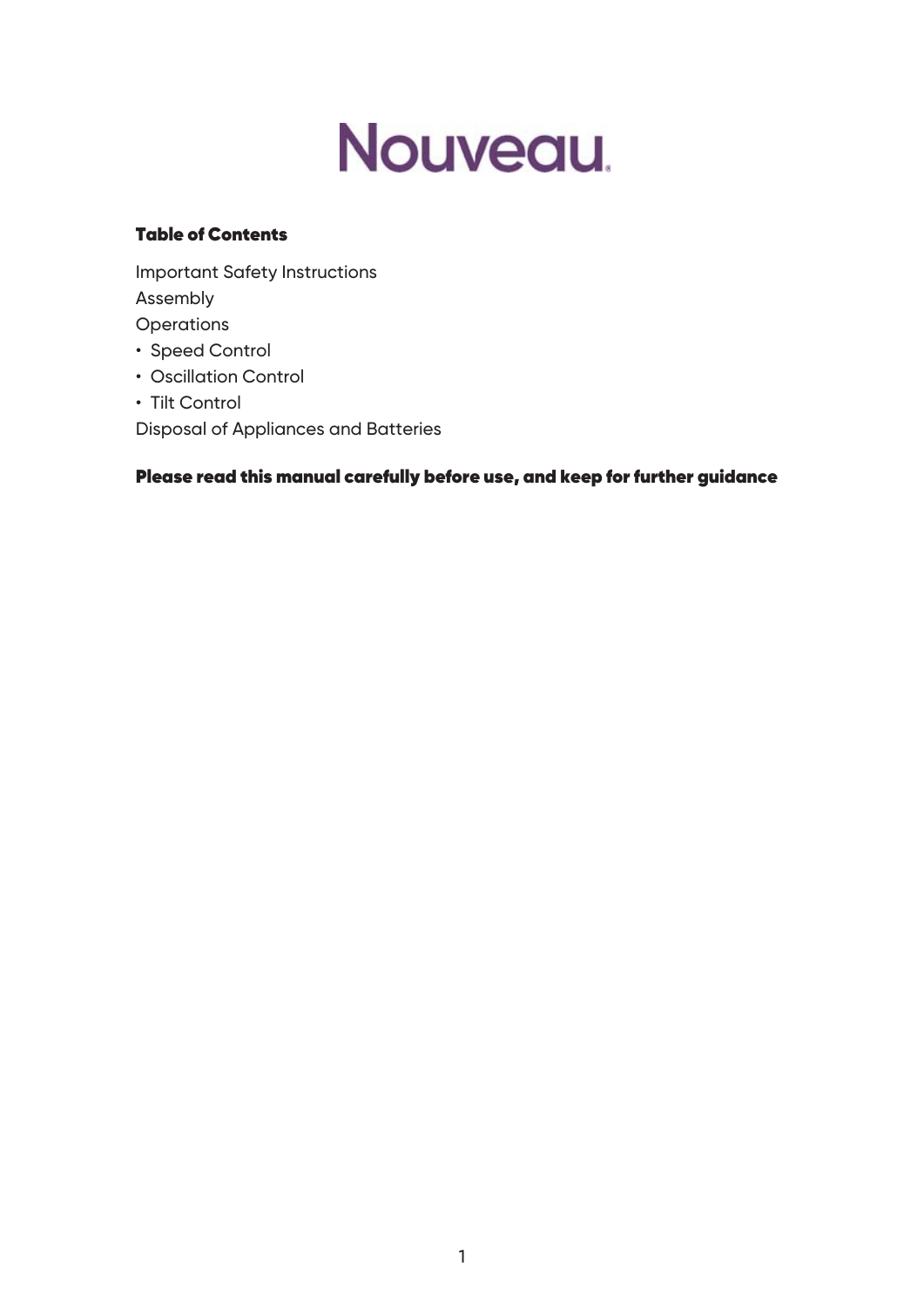# Nouveau.

#### Important Safety Instructions

This appliance can be used by children aged from 8 years and above if they have been given supervision or instruction concerning use of the appliance in a safe way and if they understand the hazards involved. Cleaning and user maintenance shall not be made by children unless they are aged from 8 years and above and supervised.

Keep the appliance and its cord out of reach of children aged less than 8 years.

Appliances can be used by persons with reduced physical, sensory or mental capabilities or lack of experience and knowledge if they have been given supervision or instruction concerning use of the appliance in a safe way and if they understand the hazards involved.

Children shall not play with the appliance.

If the supply cord is damaged, it must be replaced by the manufacturer, its service agent or similarly qualified persons in order to avoid a hazard.

### TO REDUCE THE RISK OF FIRE OR ELECTRICAL SHOCK, DO NOT USE THIS FAN WITH ANY SOLID-STATE SPEED CONTROL DEVICE.

# UNPLUG OR DISCONNECT THIS FAN FROM THE POWER SUPPLY BEFORE SERVICING.

When using electrical appliances, basic precautions should always be followed to reduce the risk of fire, electric shock, and injury to persons, including the following:

- 1. Use this fan only as described in this manual. Other use not recommended may cause fire, electric shock or injury to persons.
- 2. This product is intended for household use ONLY and not for industrial or outdoor use.
- 3. To protect against electric shock, do not place fan in window, immerse unit, plug or cord in water or spray with liquids.
- 4. If the plug does not fit fully in the outlet, reverse the plug. If it still does not fit, contact a qualified electrician. DO NOT attempt to defeat this safety feature.
- Close supervision is necessary when any appliance is used by or near children. 5.
- 6. Press the OFF button and unplug the fan from the outlet when not in use, when moving the fan from one location to another and before cleaning.
- To disconnect the fan, first press the OFF button, grip the plug and pull it from 7.the wall outlet. Never pull by the cord.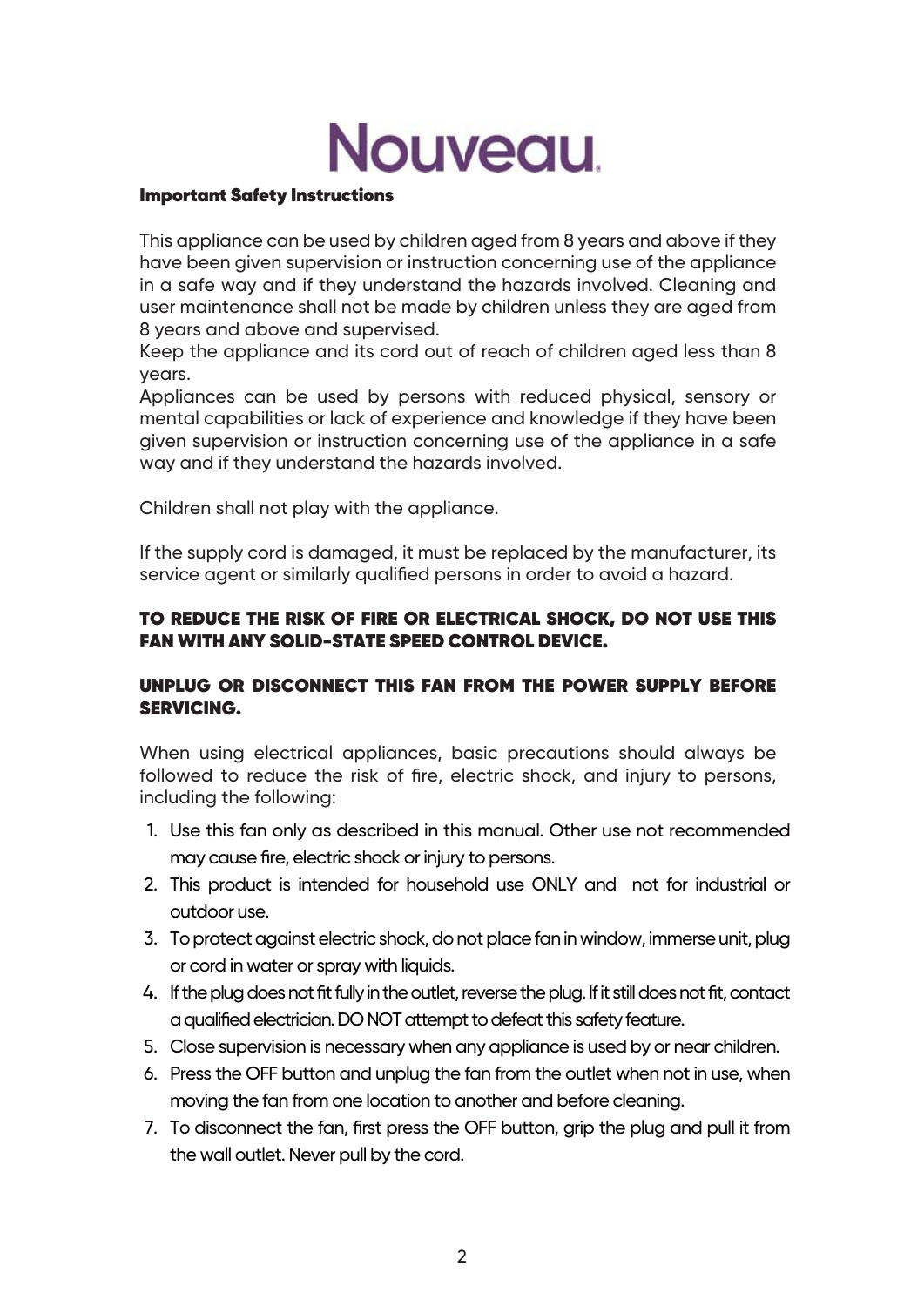# **Nouveau**

- Do not operate the fan in the presence of explosive and/or flammable fumes. 8.
- 9. Do not place the fan or any parts near an open flame, cooking or other heating appliance.
- 10. Do not operate the fan with a damaged cord or plug or if the product malfunctions, is dropped or damaged in any manner.
- 11. Avoid contact with moving fan parts.
- The use of attachments not recommended by the manufacture may be 12. hazardous.
- 13. Place the fan on a dry, level surface.
- 14. Do not hang or mount fan on a wall or ceiling.
- 15. Do not operate if the fan housing is removed or damaged.

#### Assembly

13 1. Front grill 2. Fan blade 3. Rear grill mounting nut 4. Rear grill 5. Motor shaft 6. Oscillation control 7. Body 8. Screw and nut for grill 9. Blade nut 10. Base 11. Push buttons 12. Decorative plate 13. Screw for base

# Part 1:

- Directly insert the fan body into the base, it can be fixed tightly. •
- Tighten the screw under the base to make sure the fixation. •

#### Part 2:

- Remove the blade nut and rear grill mounting nut from the motor shaft . •
- Set the rear grille in the proper position with the handle up.
- Fix the rear grill mounting nut tightly to attach the rear grill. •
- Install the balde onto the shaft in proper location.
- Install the blade nut on the shaft , make sure it can be installed tighly.
- Place the front guard into position and secure it by fastening the clips over the outer rim. The screw and nut at the bottom of the guard must be tightened.